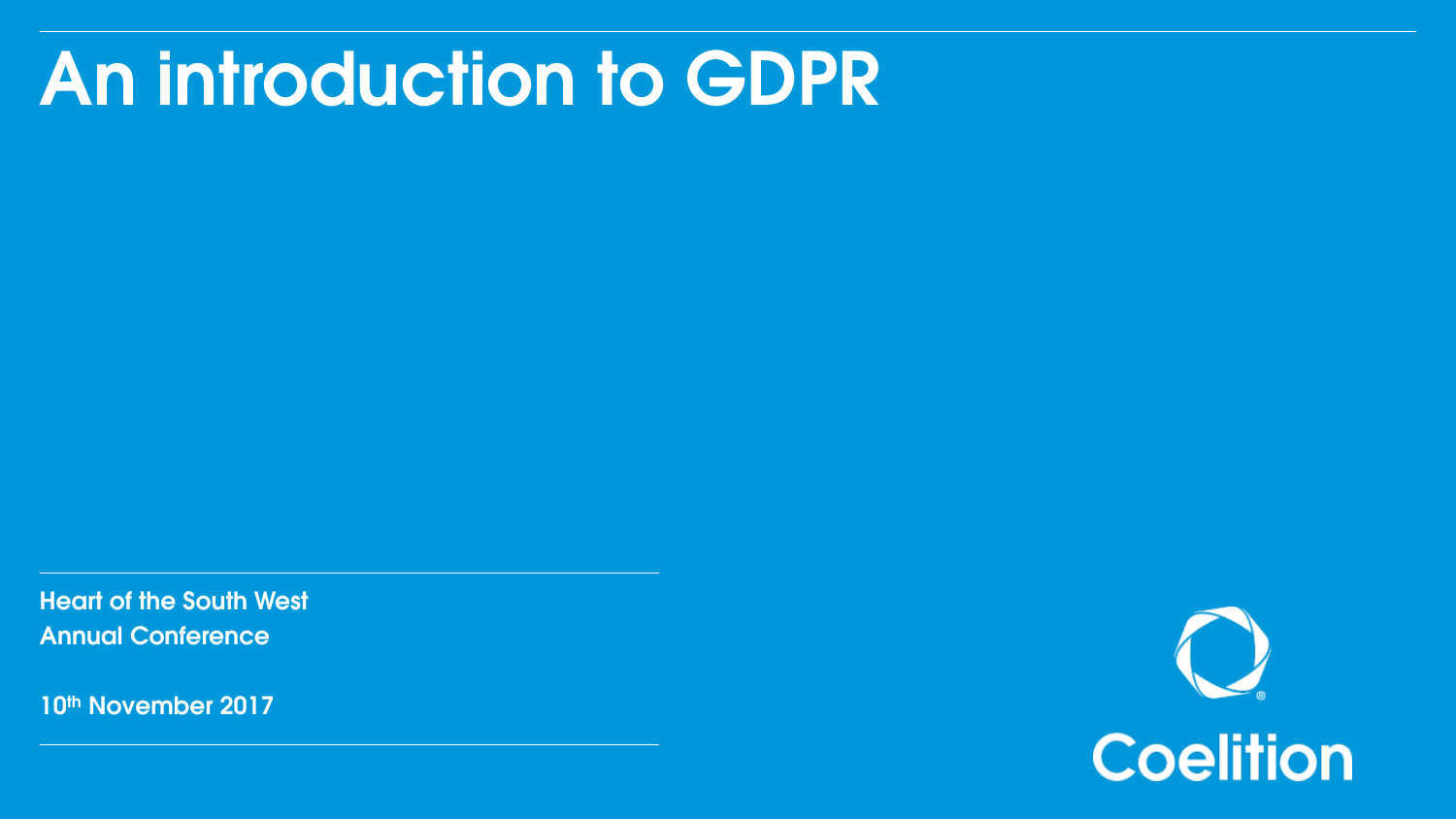## managing personal data

identity · security · privacy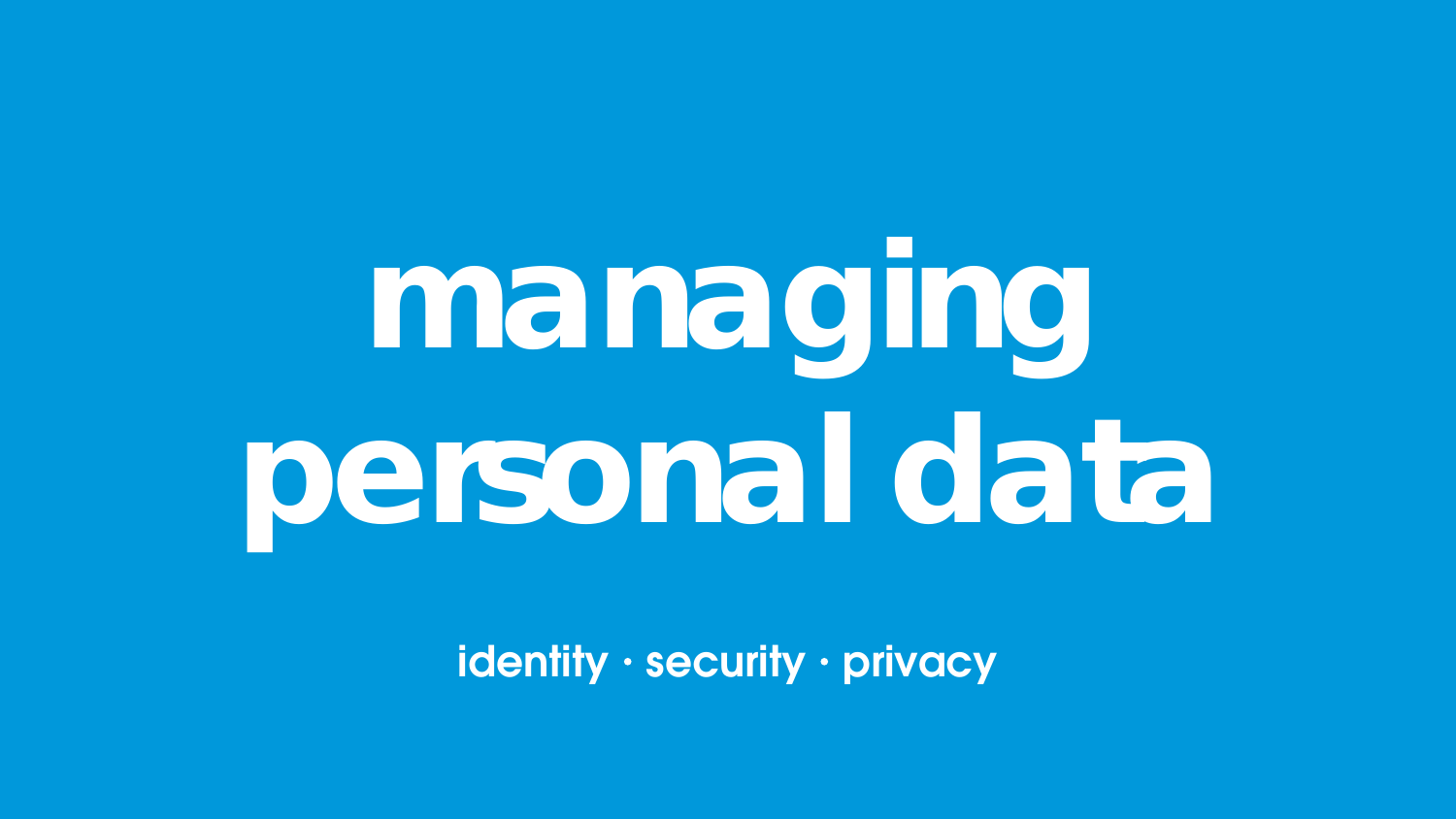

#### Individual **Organisation**

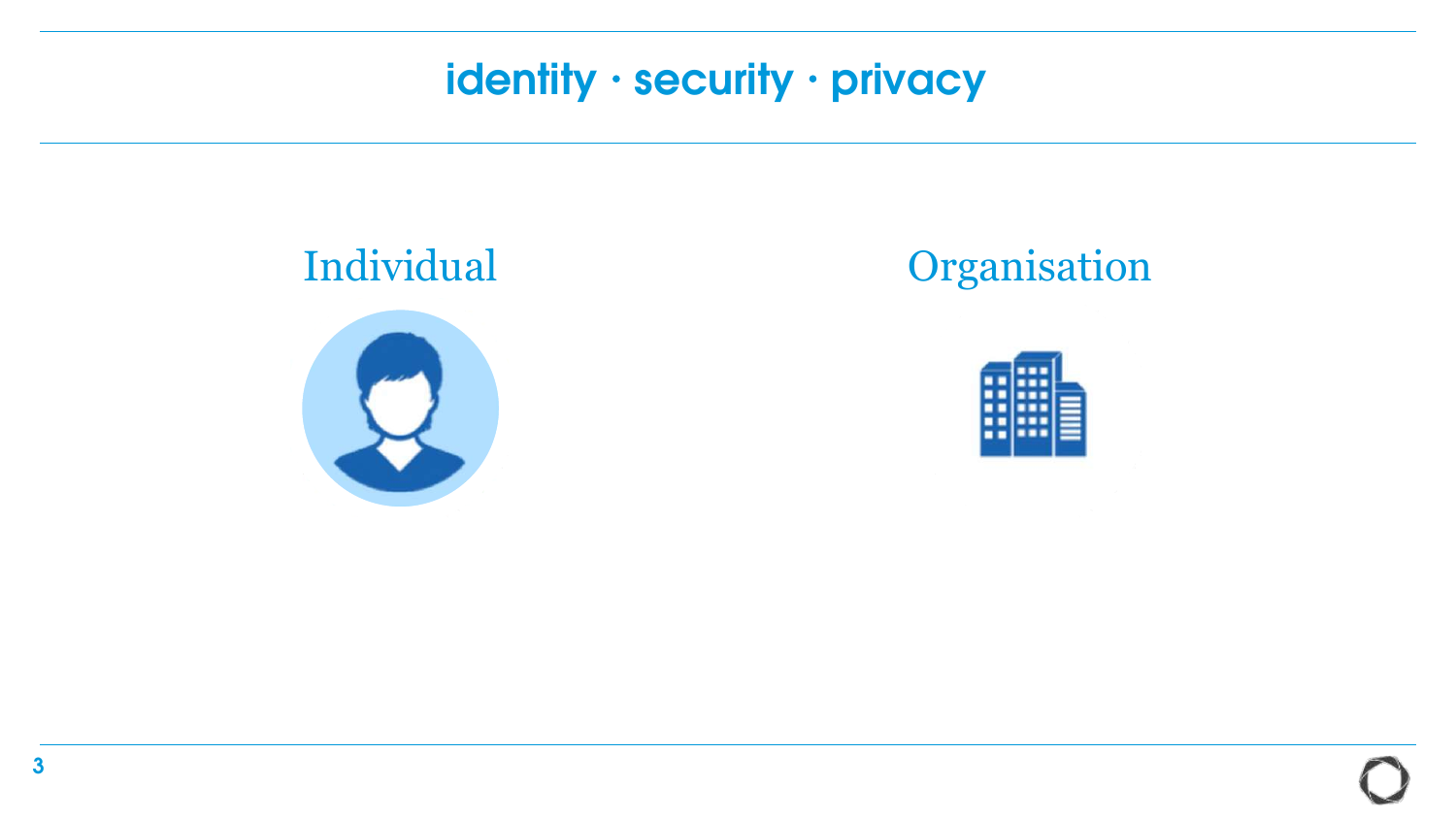

#### **Identity** is about making sure that the parties in a transaction are who they say they are.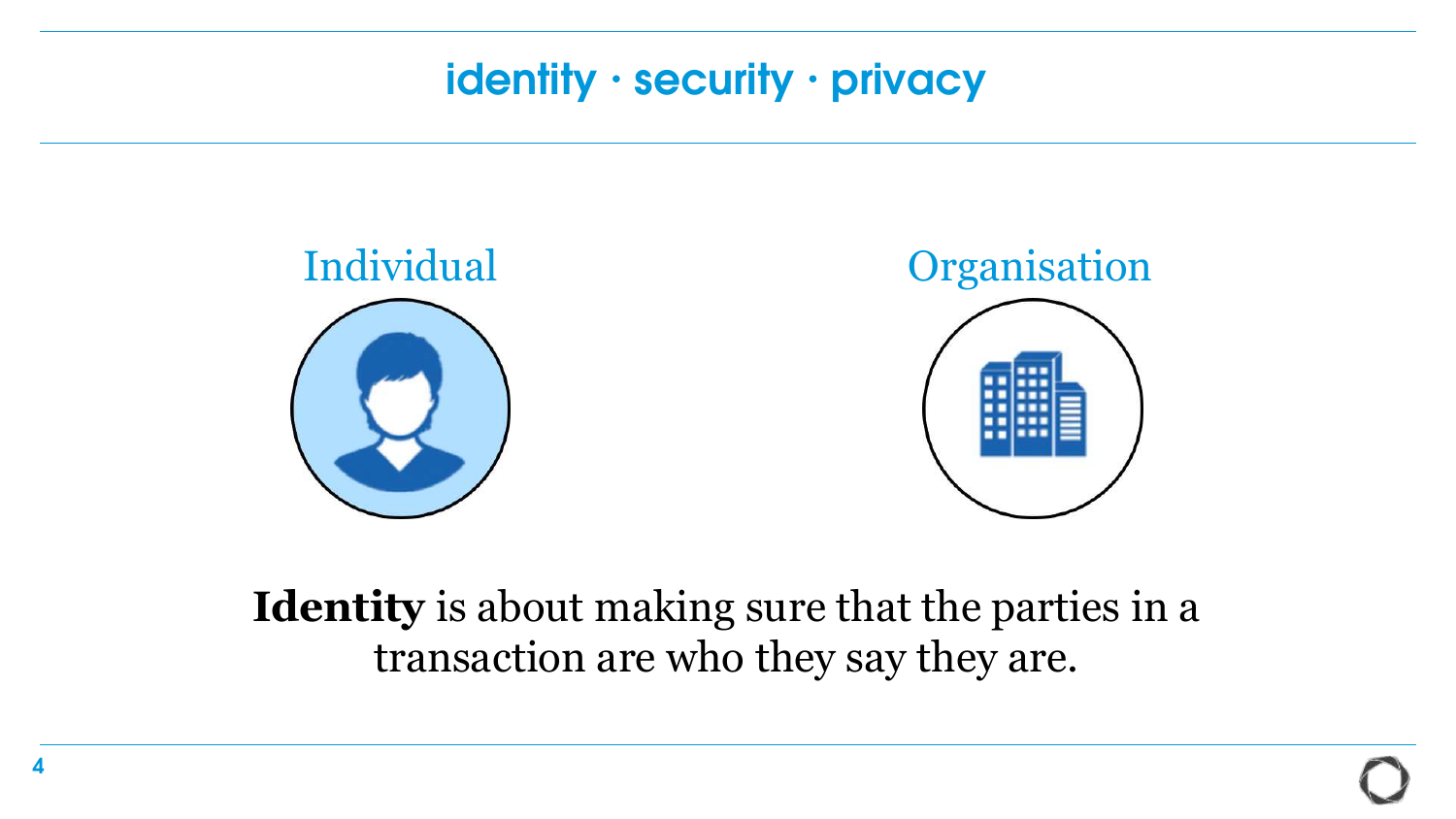

### **GOV.UK VERIFY**

**Identity** is about making sure that the parties in a transaction are who they say they are.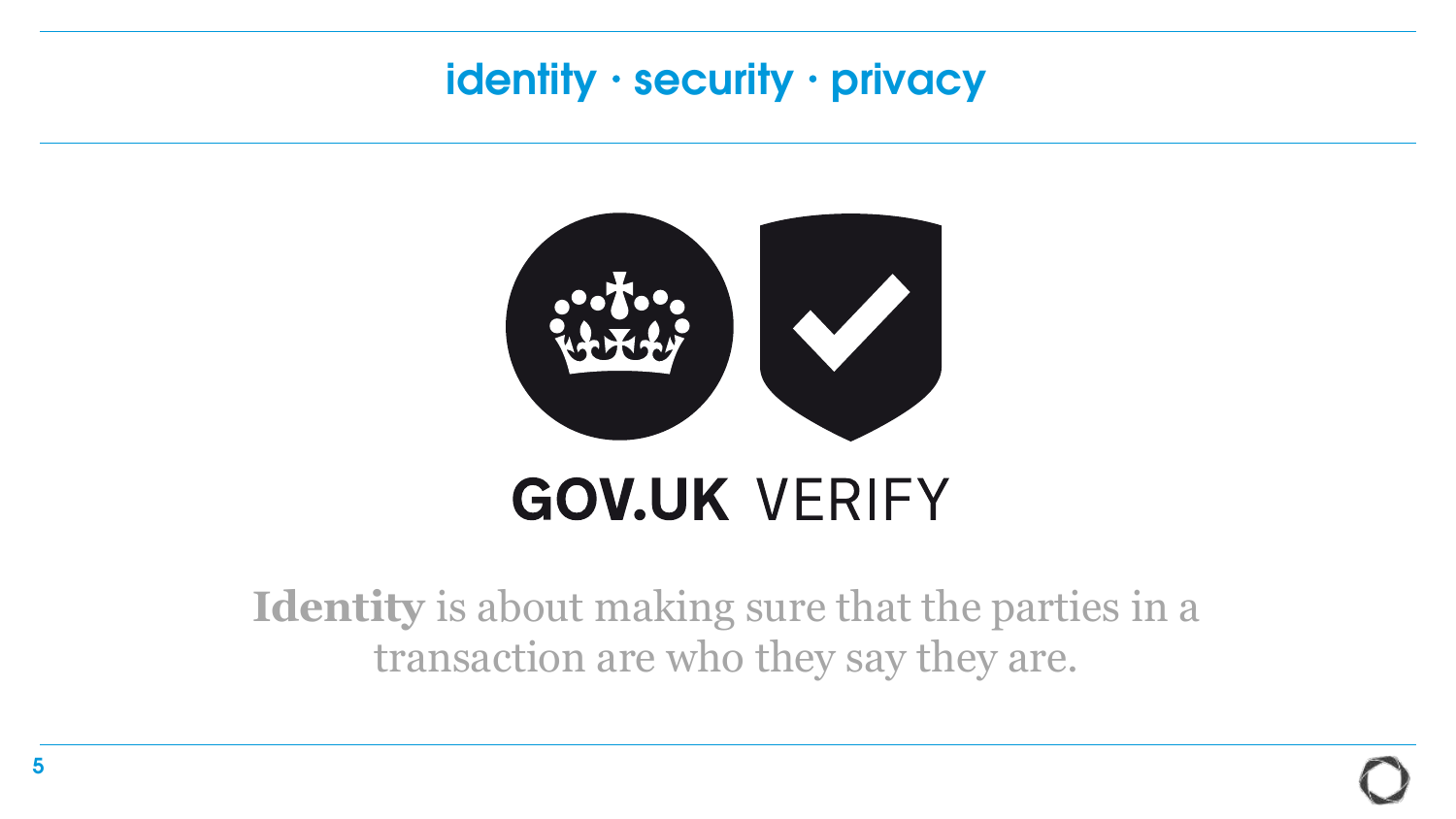

**Security** is about making sure that data only goes to those involved in the transaction.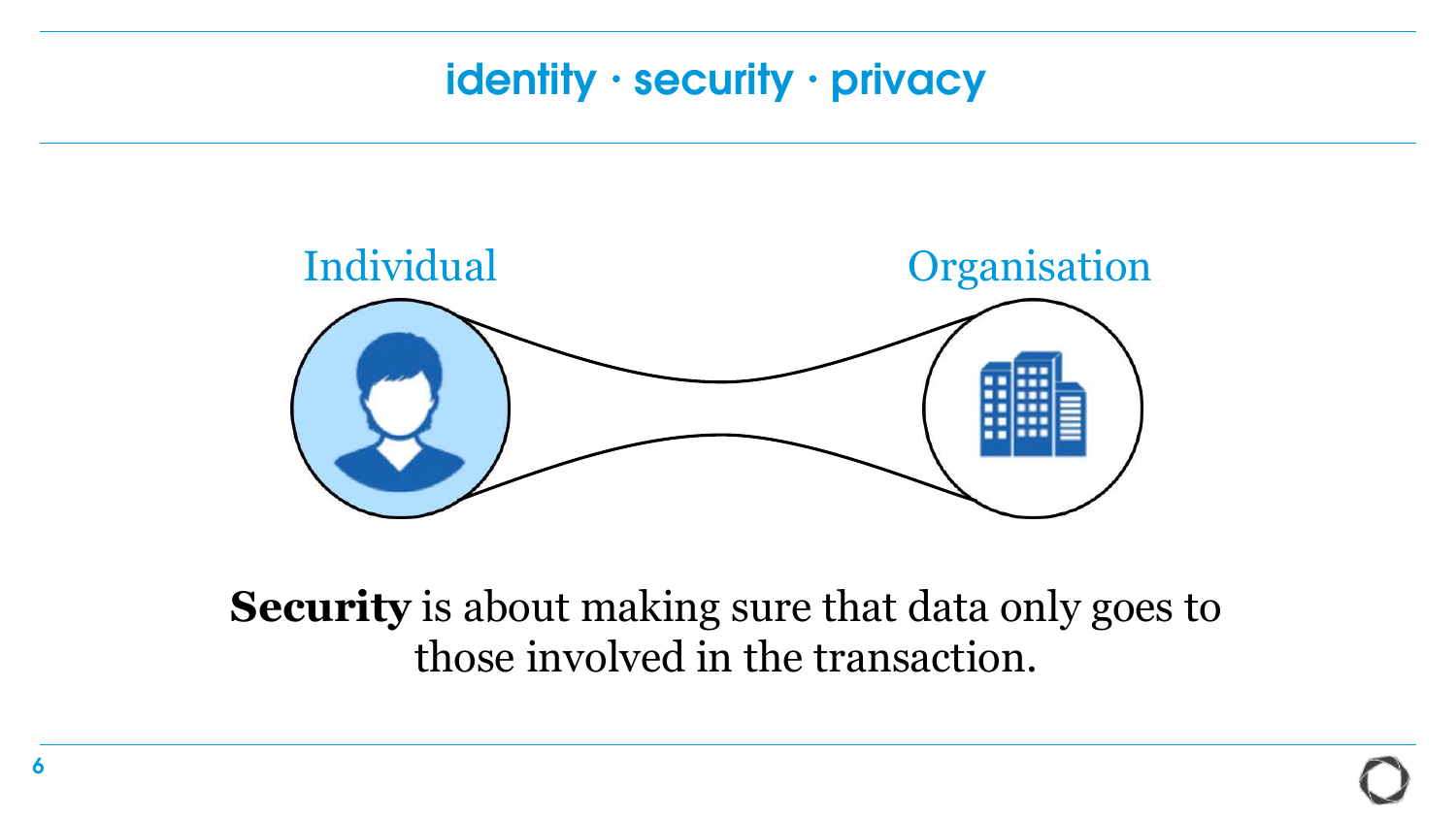## ISWL 5 **South West Cyber Security Cluster**

**Security** is about making sure that data only goes to those involved in the transaction.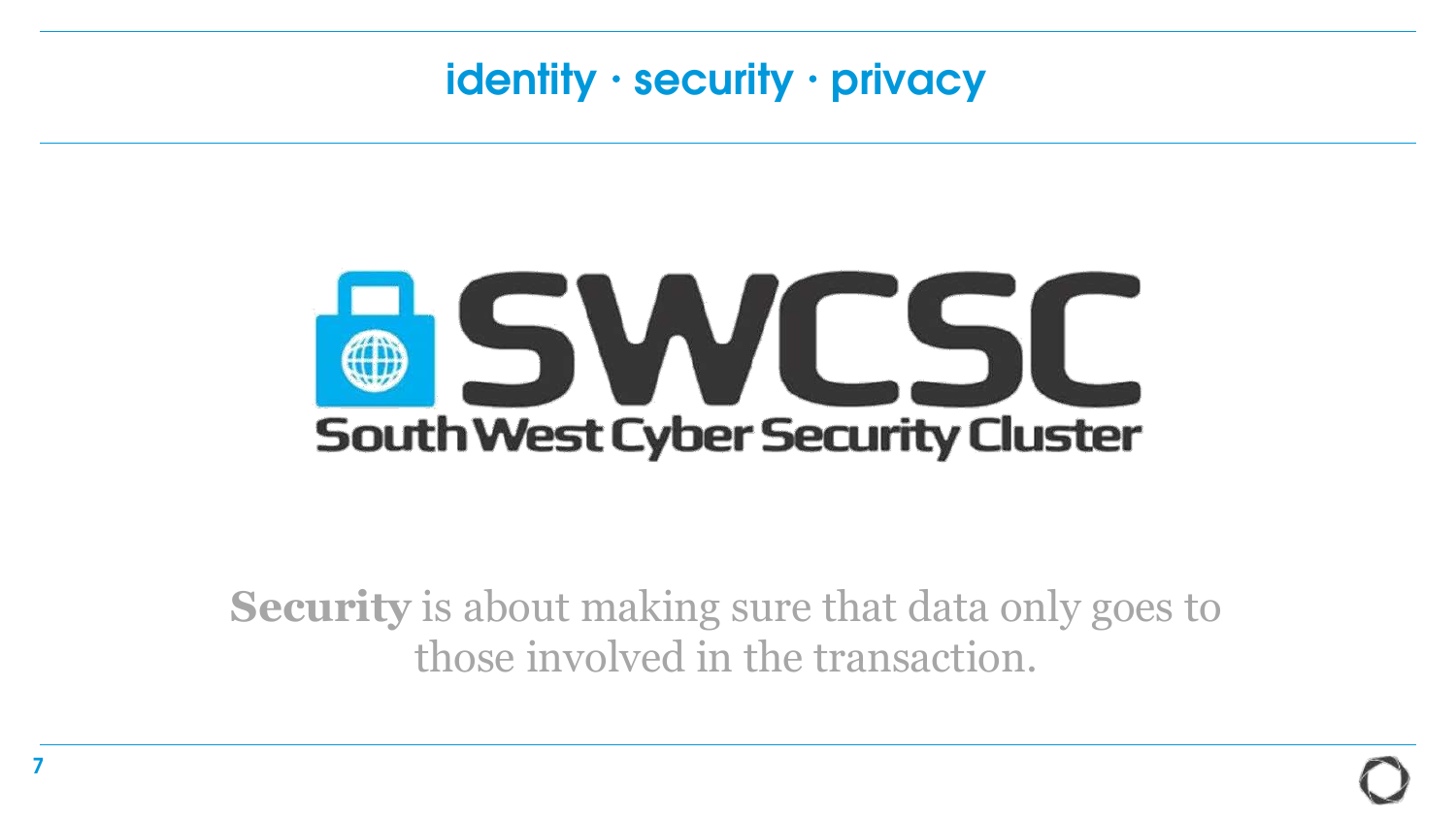

**Privacy** is about making sure that data only gets used in the way the individual expects.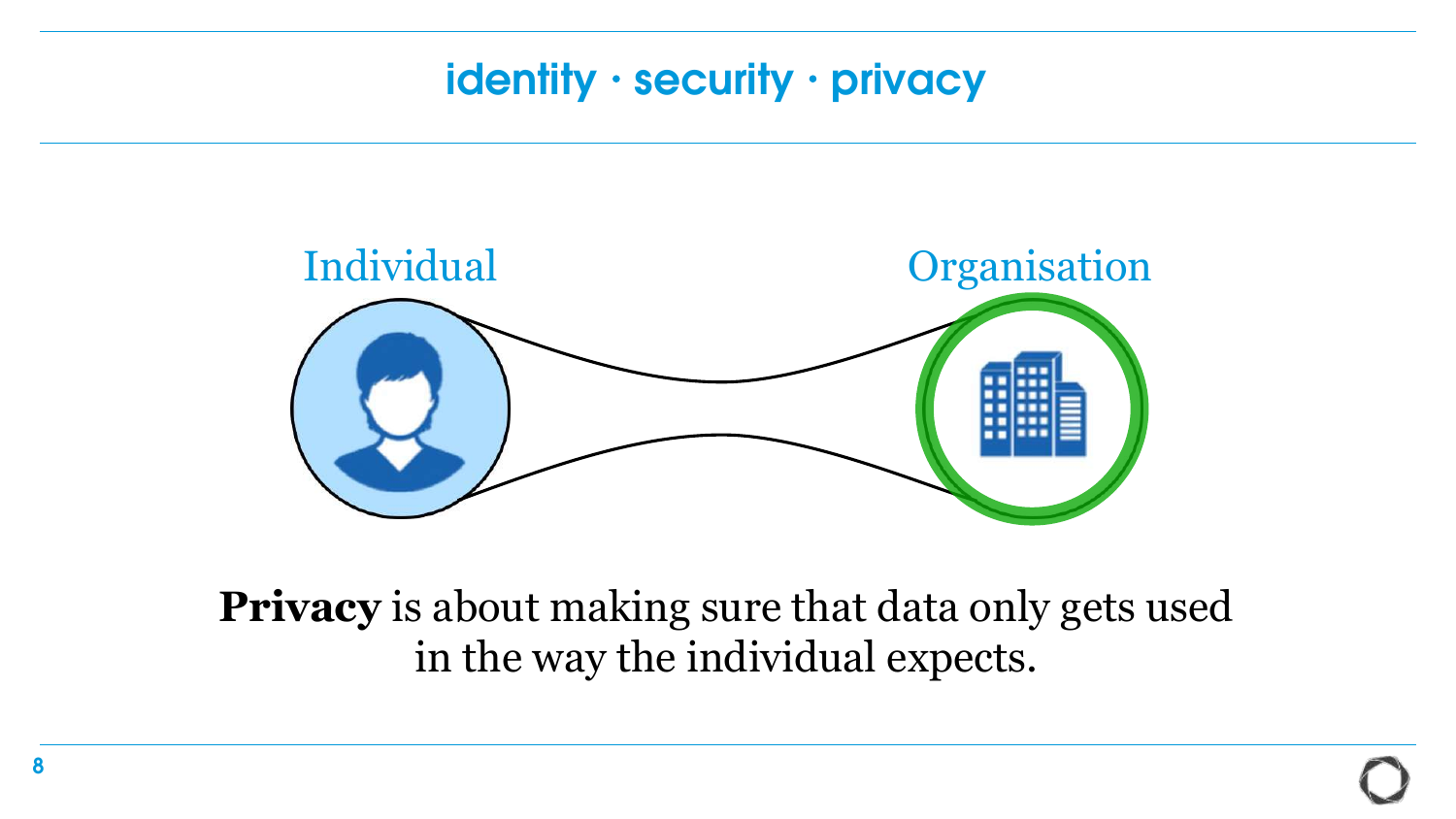## **GDPR & Data Protection**

**Privacy** is about making sure that data only gets used in the way the individual expects.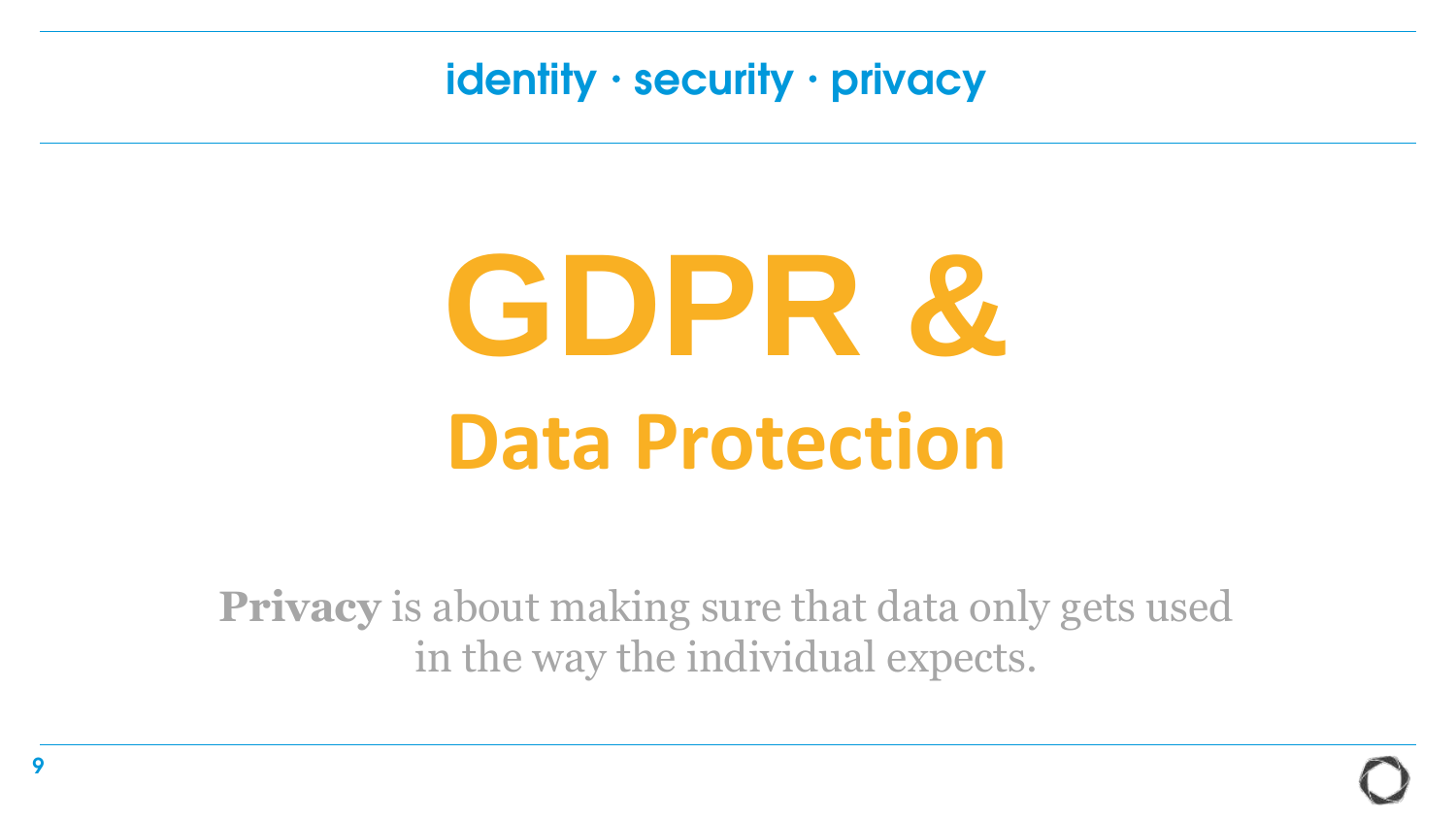



### The General Data Protection Regulation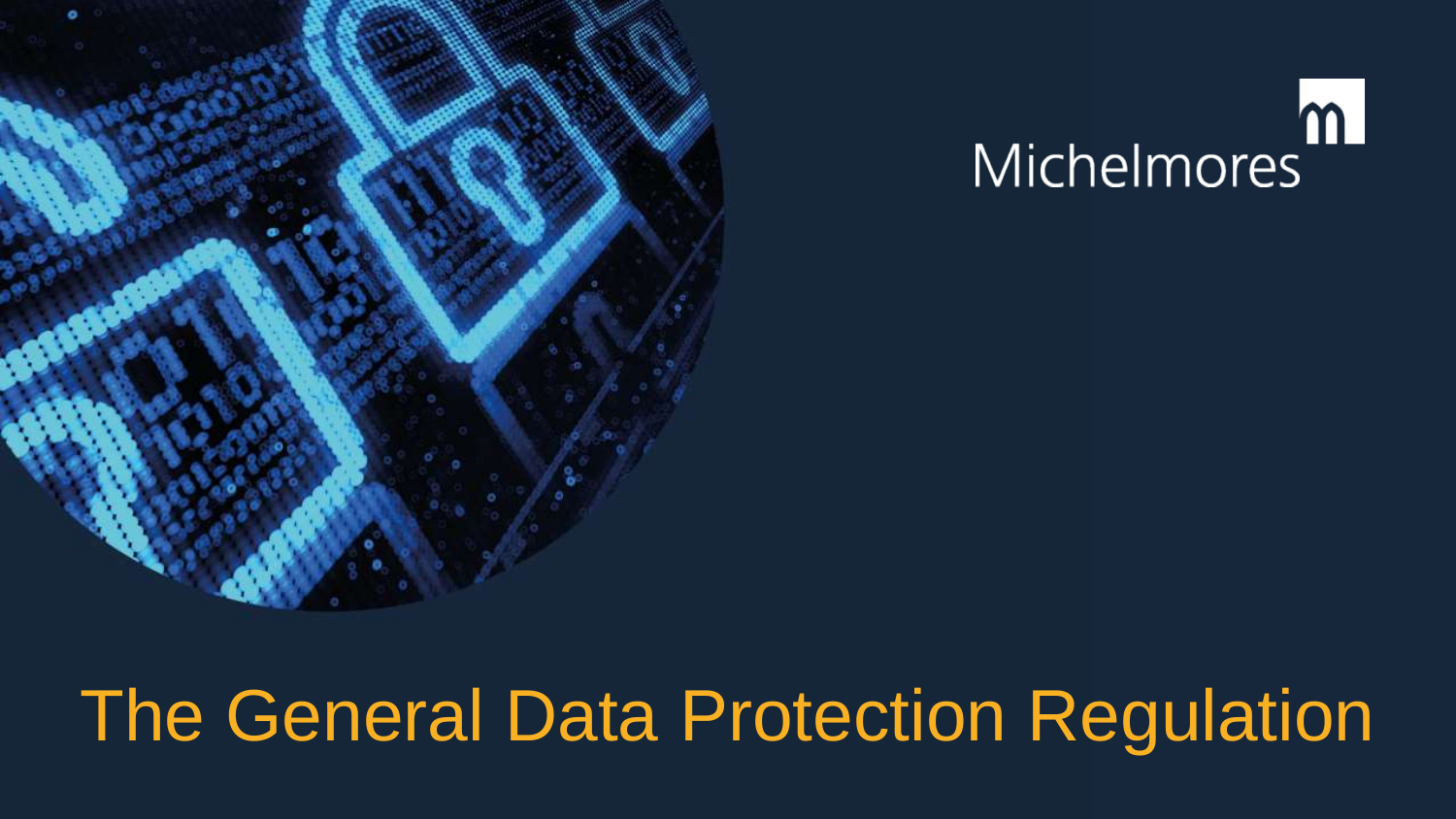#### **What is data protection law?**

Data protection law can be summarised as those rules that strike the following balance:

#### The interests of businesses and other organisations in processing individuals' personal data

Vs.

#### The individual's right of privacy

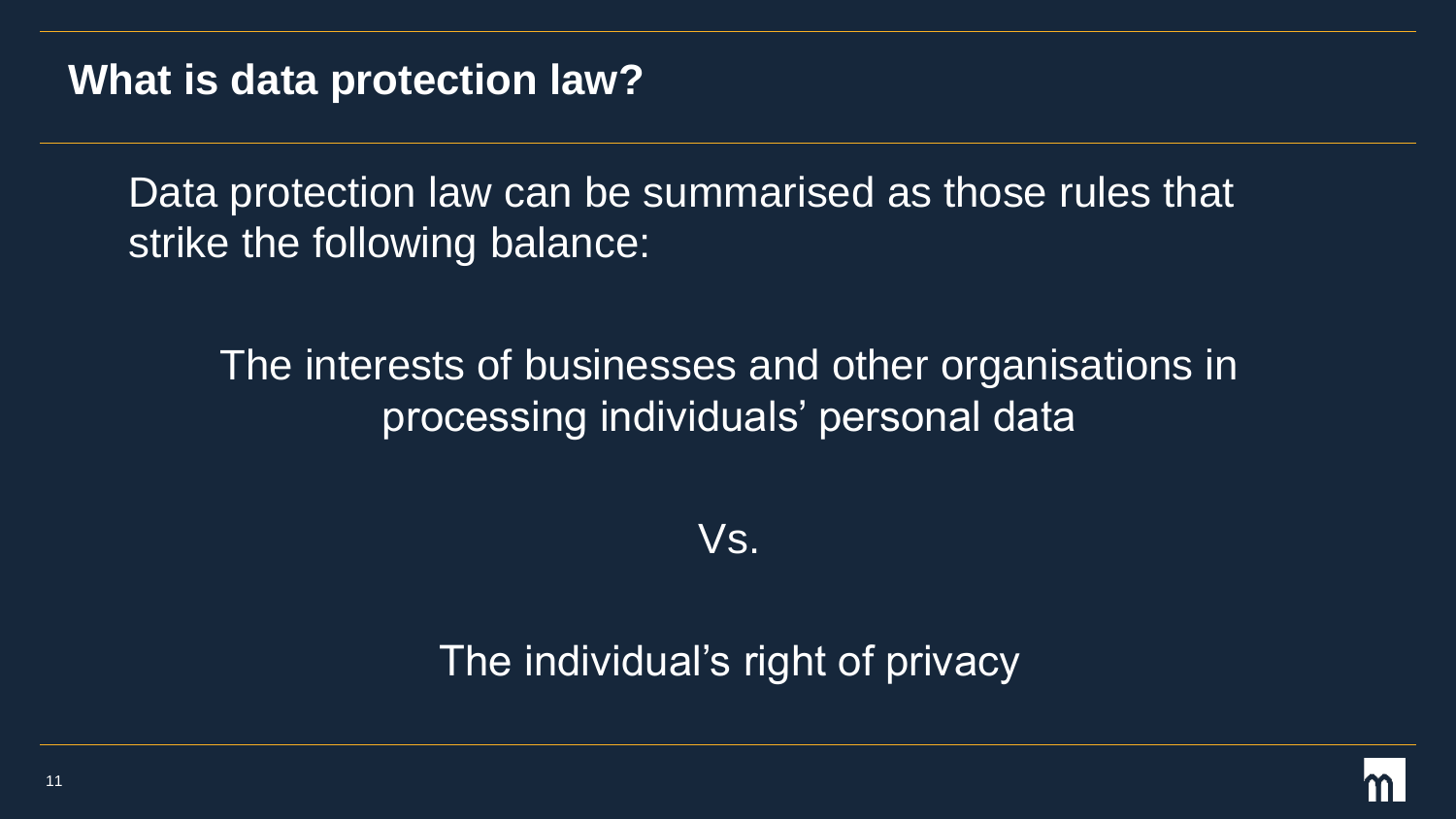#### **The General Data Protection Regulation 2016: What is it?**

- European legislation
- Directly applicable in all EU member states
- Replaces the UK's Data Protection Act 1998
- Brexit
- New and enhanced obligations, with more severe consequences for breach

KEY DATE: 25 May 2018

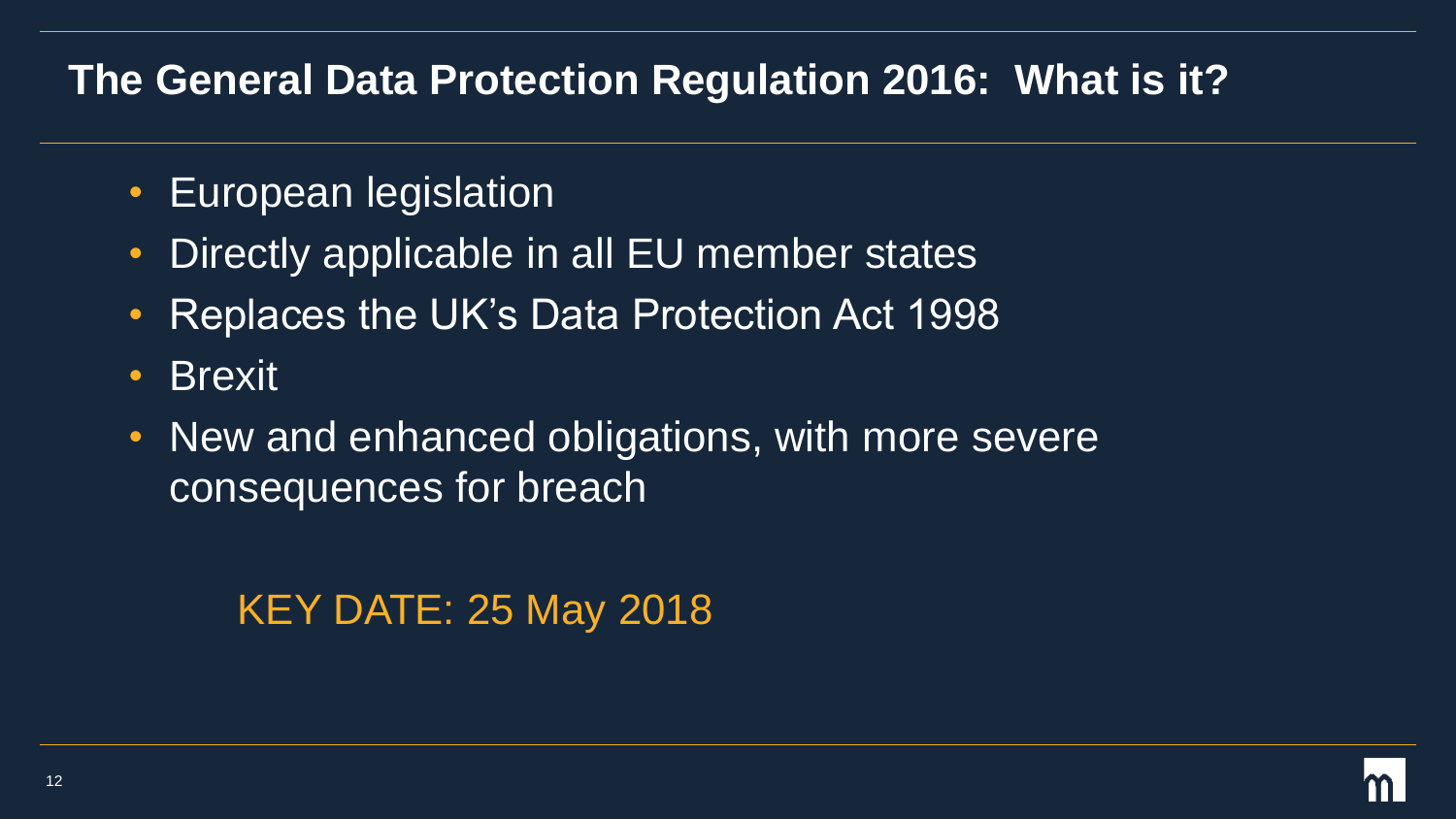#### **Fines and powers**

Tiered approach to fines:

- Max. of higher of 4% of annual worldwide turnover and  $\epsilon$ 20,000,000 e.g. for breach of principles
- Max. of higher of 2% of annual worldwide turnover and  $\epsilon$ 10,000,000 e.g. for breach of notification requirement
- Other investigatory powers and risk warnings
- **Compensation to individuals**
- Damage to reputation

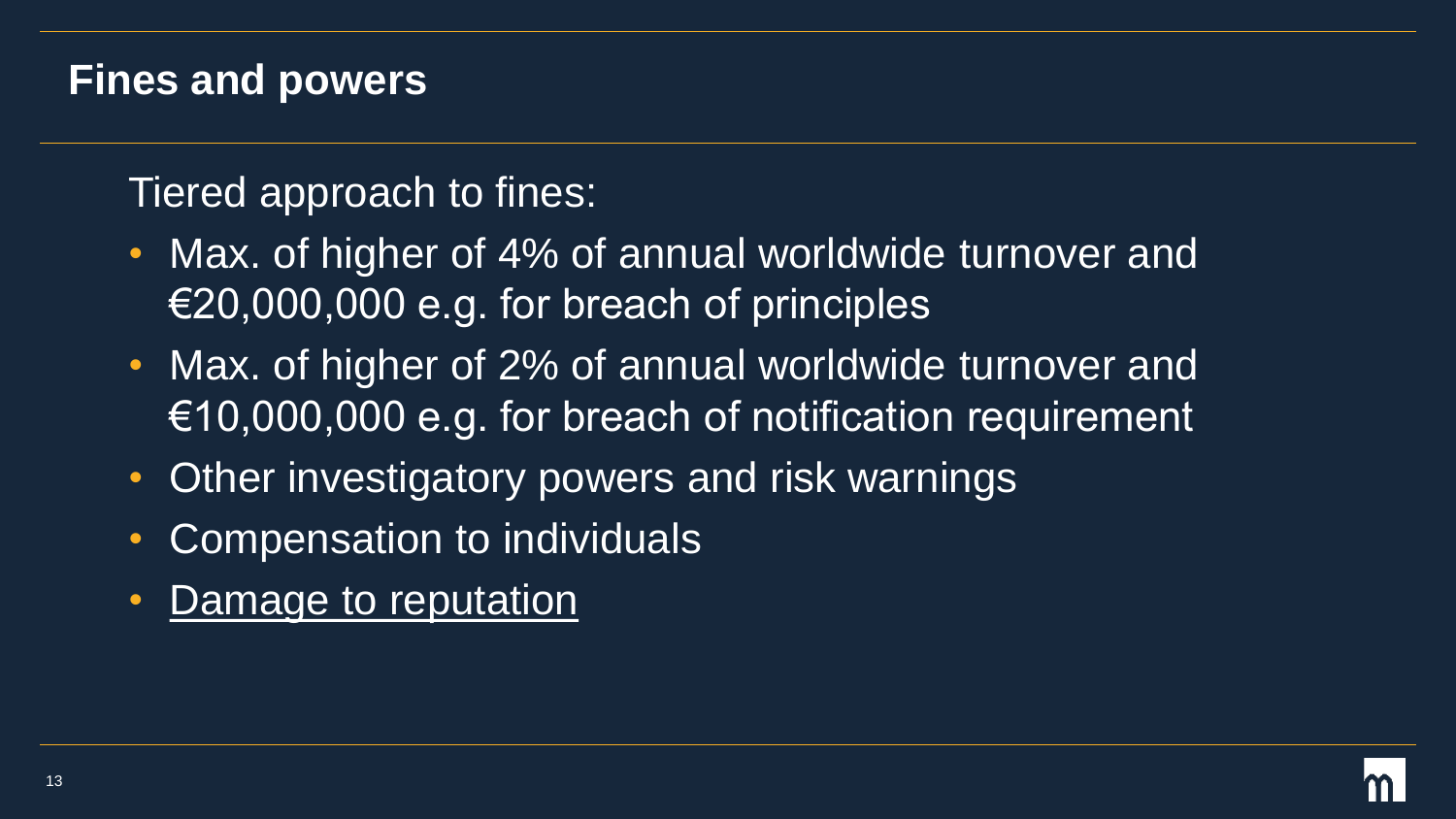### **What is changing?**

- New definition of consent
- Both controllers and processors (supply chain) liable for breaches
- Mandatory breach notification to the ICO and data subjects (without undue delay)
- New rights for data subjects (access, to be forgotten, restrict processing, portability, etc) and shorter timescales (one month)
- Accountability (new principle)
- "Privacy by design"/ "privacy by default"
- Data protection officers (for certain processors)

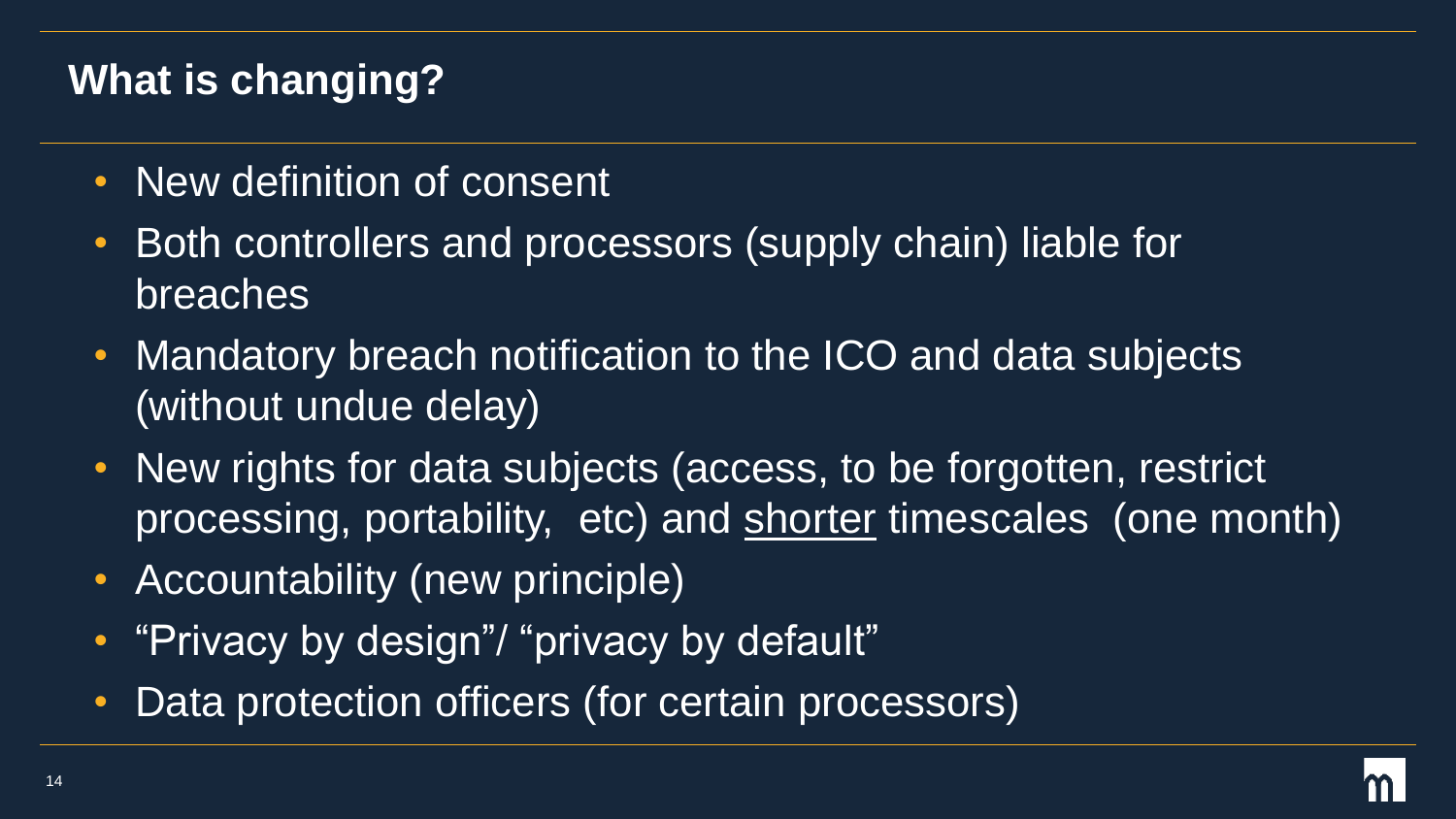#### **What does it mean for business? Top ten tips**

- 1. Understand what data you hold and why (data mapping/audit)
- 2. Review and document consent mechanisms (e.g. for marketing)
- 3. Ensure on board's agenda and sufficient resources
- 4. Create a breach notification procedures
- 5. Update policies, procedures
- 6. Deliver GDPR training for your employees
- 7. Review existing contracts with processors and update
- 8. Better searchable databases so can deal with data subjects requests
- 9. Appoint Data Protection Officer (if required to do so)
- 10. Ensure international transfers of personal data are GDPR-compliant

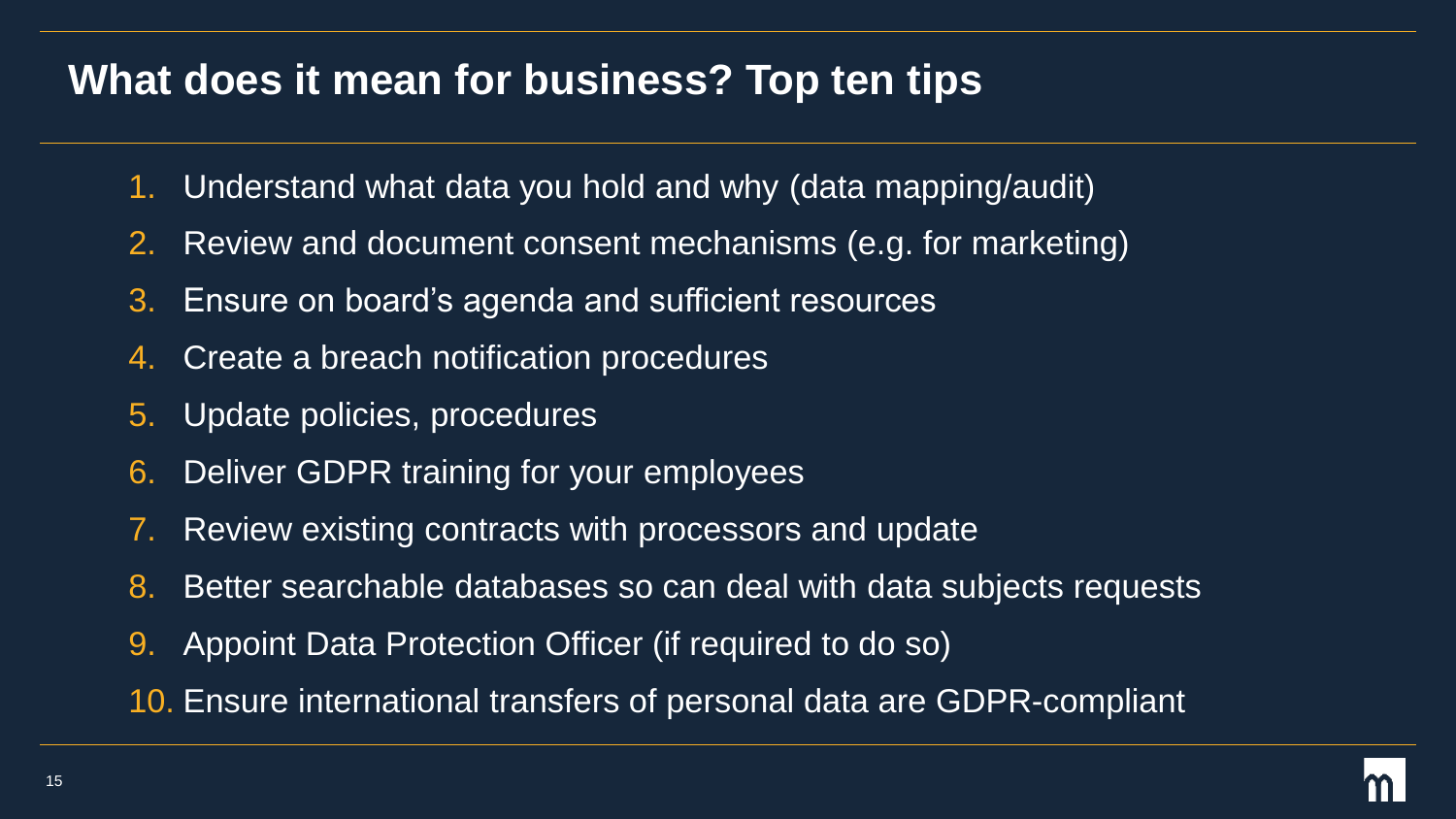## innovating with personal data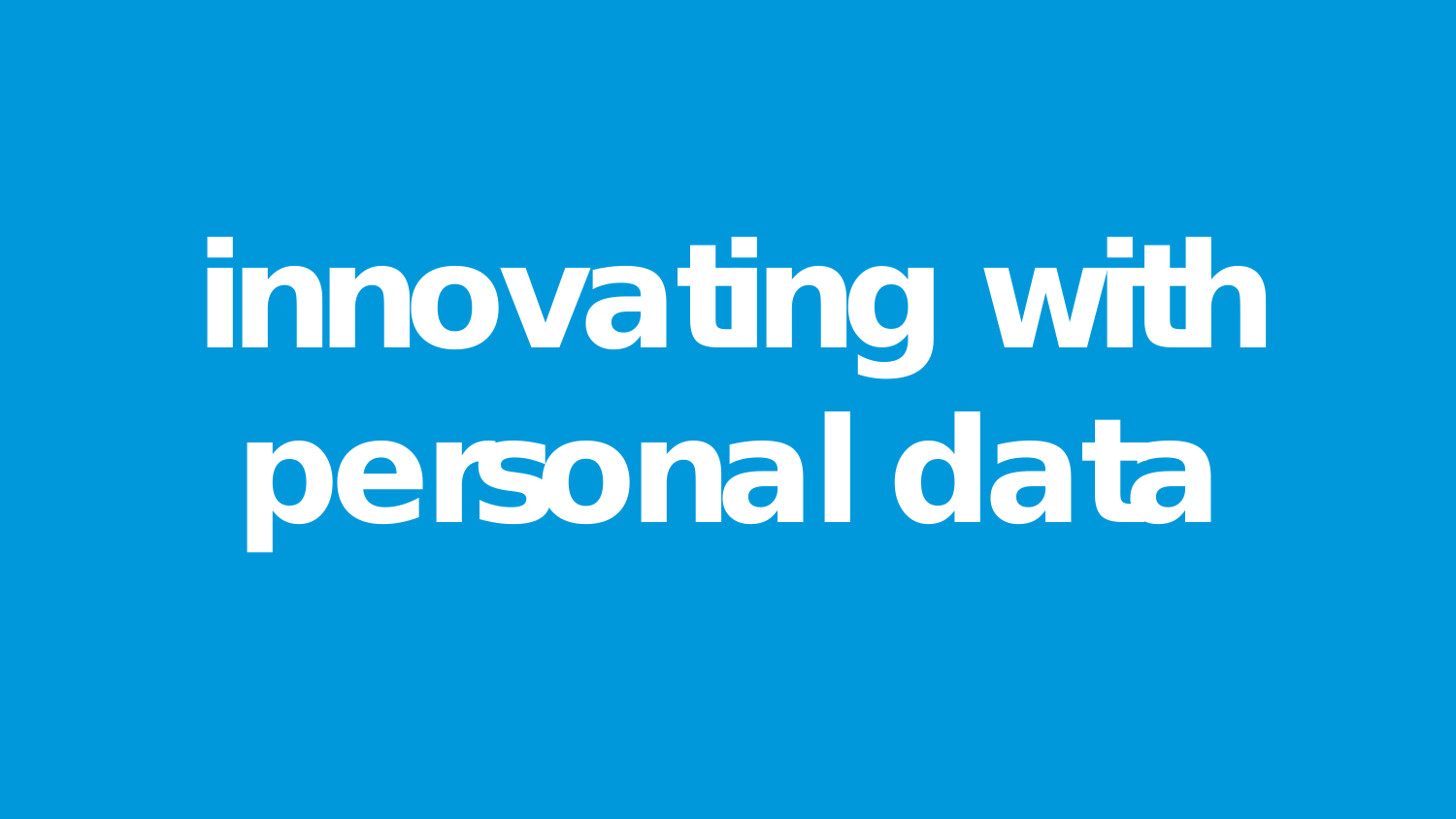#### 79% of UK Gross Domestic Product (GDP) came from the service sector in 2013



Source: Index of Services, ONS Source: Second estimate of GDP, ONS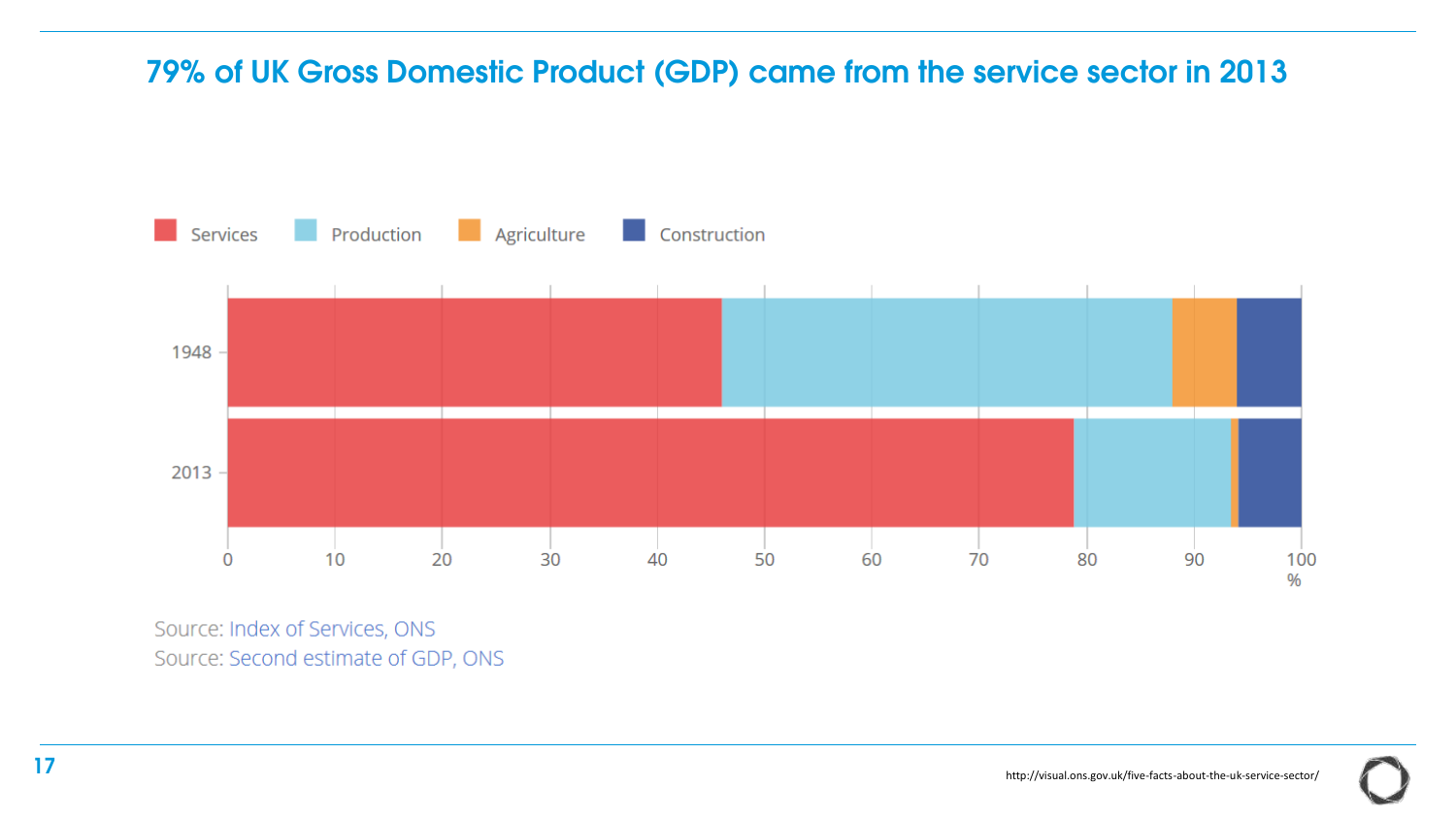#### 91% of London's economy is in the service sector



Source: Regional Gross Value Added (income approach), ONS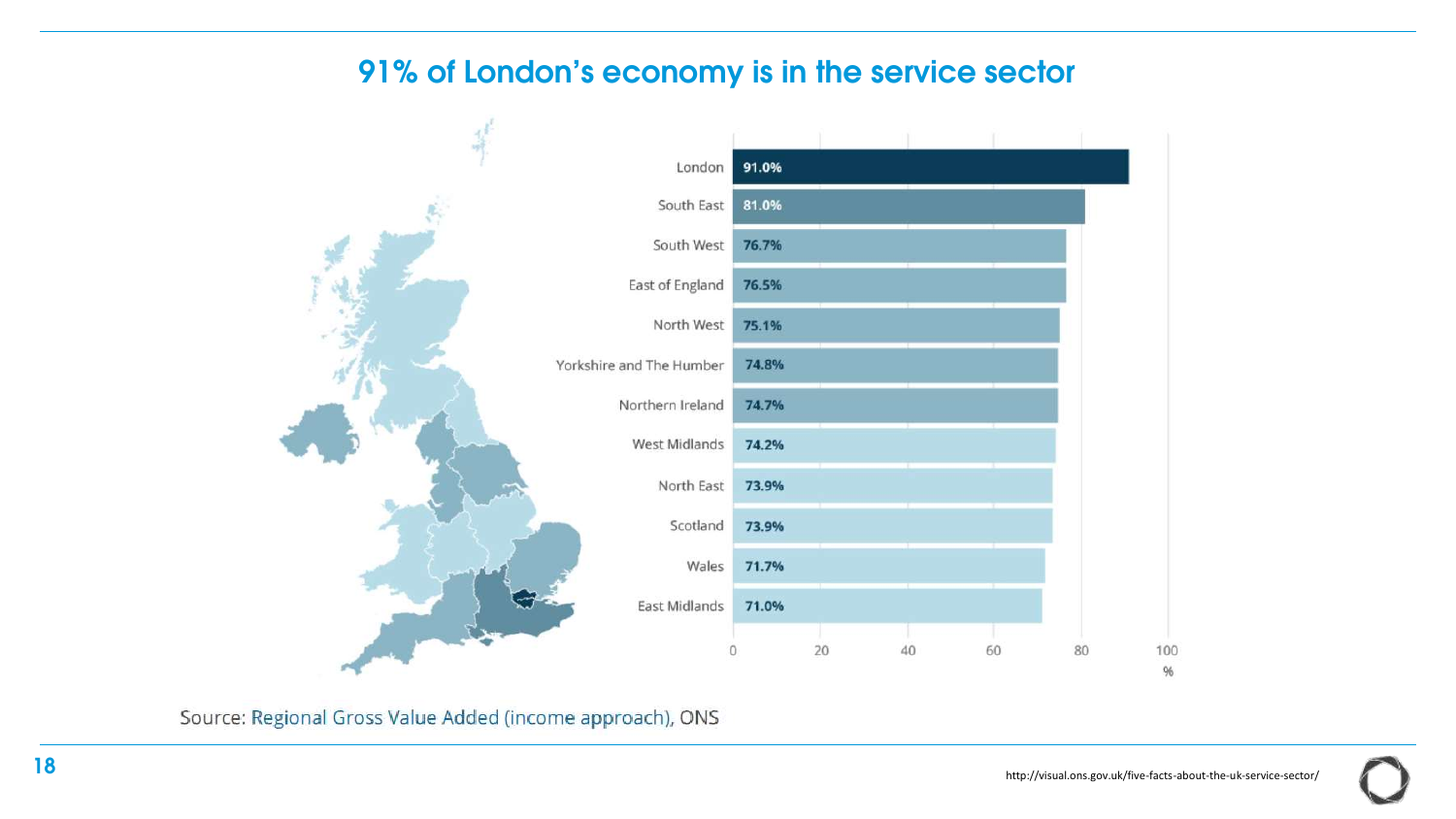Personal data allows us to deliver personalised services using digital technologies better, faster & cheaper.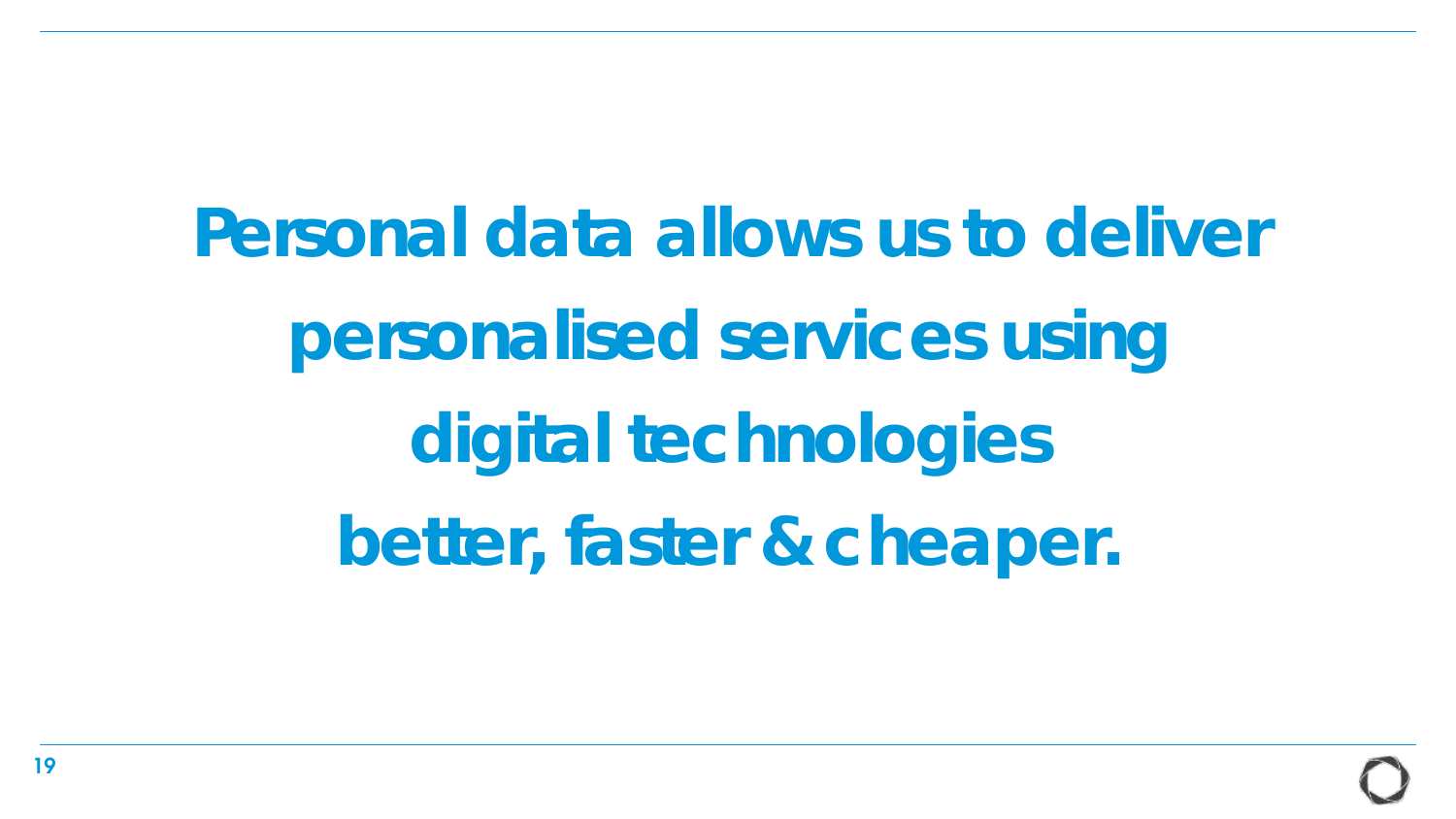## building trust with personal data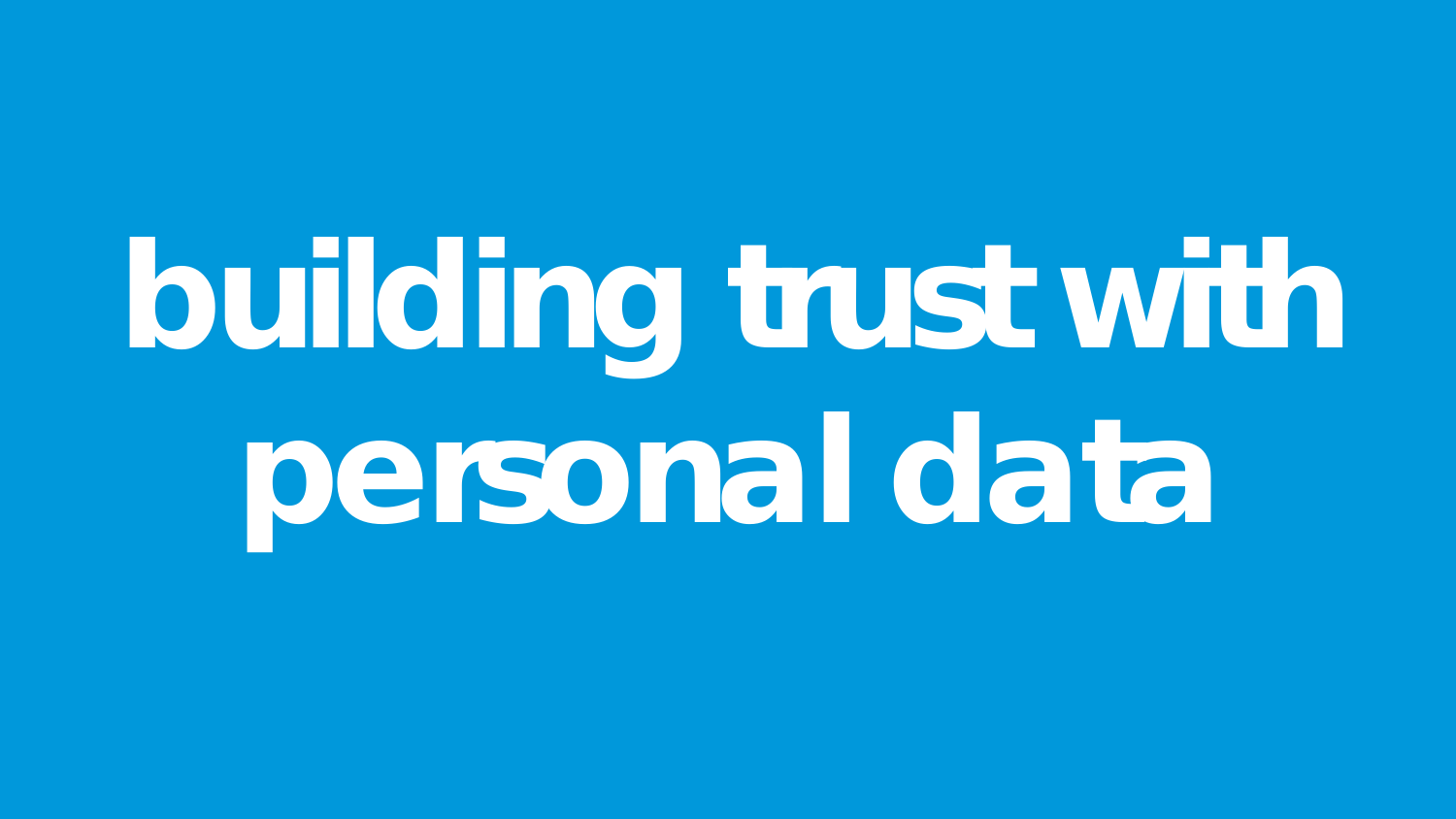## Doing the right thing with our customers' data builds trust.

### Trust builds brands & businesses.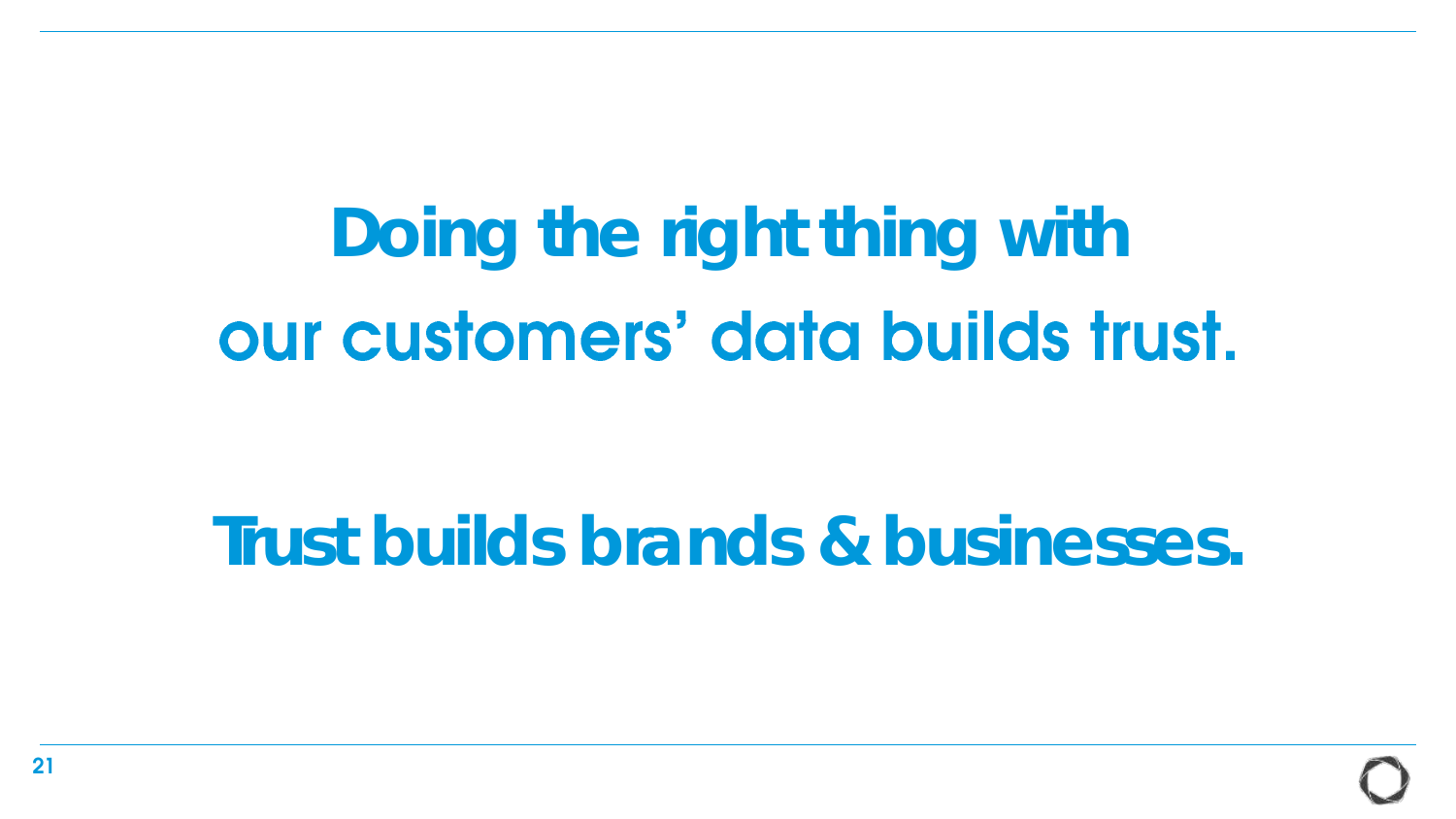#### **Coelition**



Coelition is an Exeter-based non-profit organisation that helps its members to use personal data to deliver services responsibly.

- Strategic support & infrastructure
- Global focus

Activinsights

• A trusted  $3^{\text{rd}}$  party for consumers

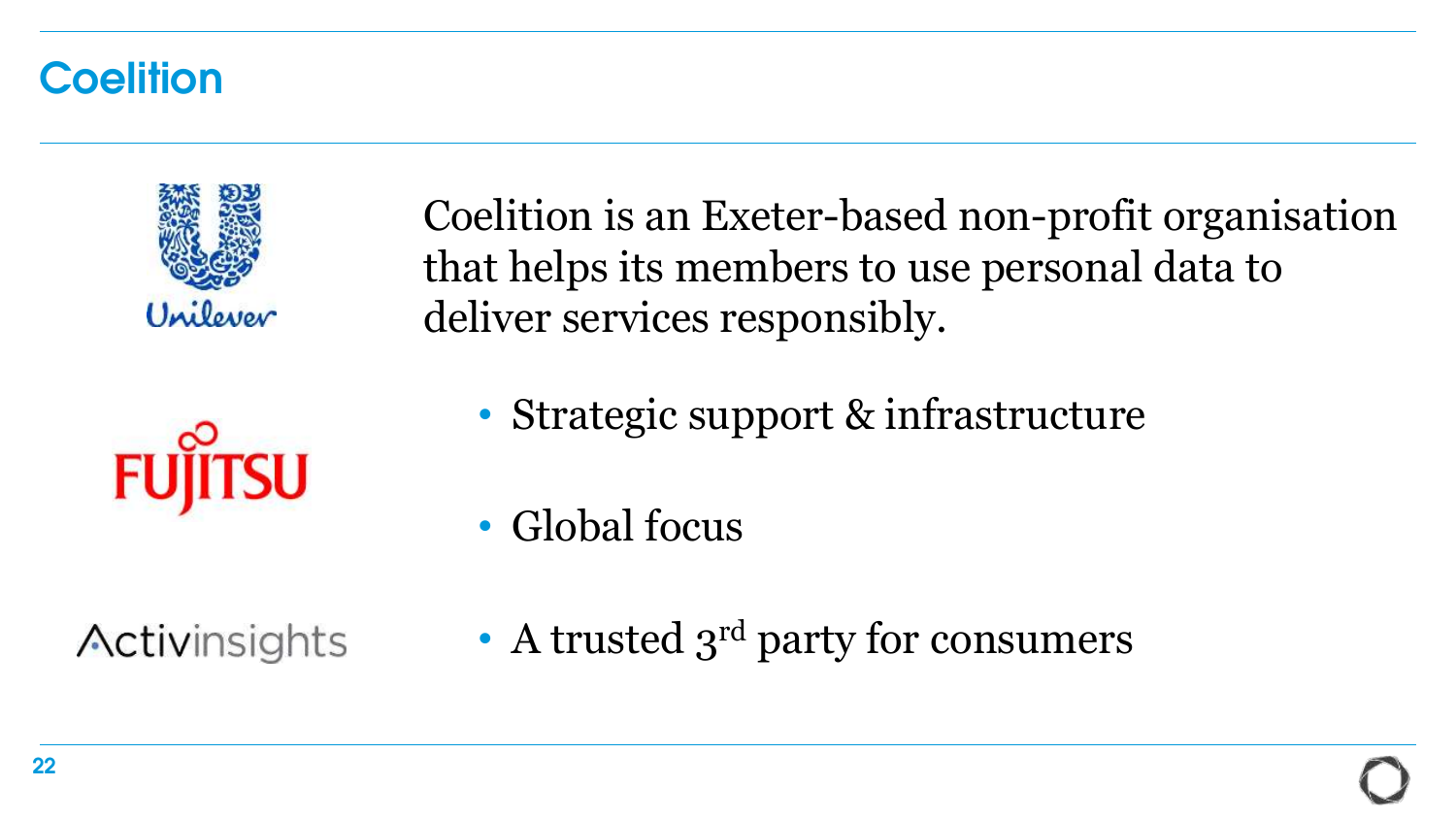#### **Cosmic**

Cosmic is a South West IT and training business.

It is a social enterprise that aims to deliver digital inclusion for individuals, businesses and communities.

Know your data Classify it  $\overline{2}$ Justify it  $\mathbf{3}$ Plan it  $\overline{4}$ Control it  $5<sup>1</sup>$ Be breach ready  $6$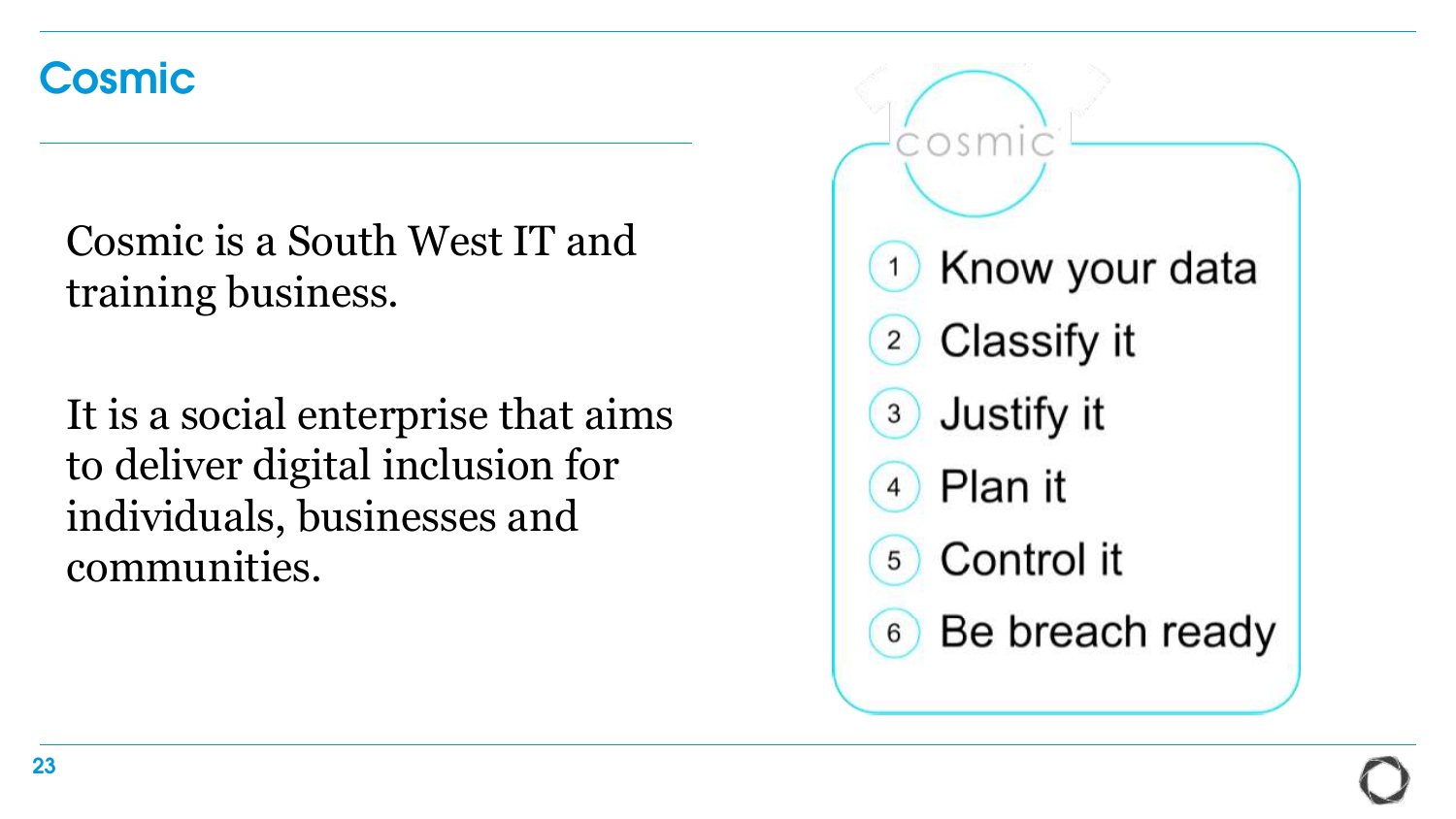

#### www.get -up -to -speed.co.uk